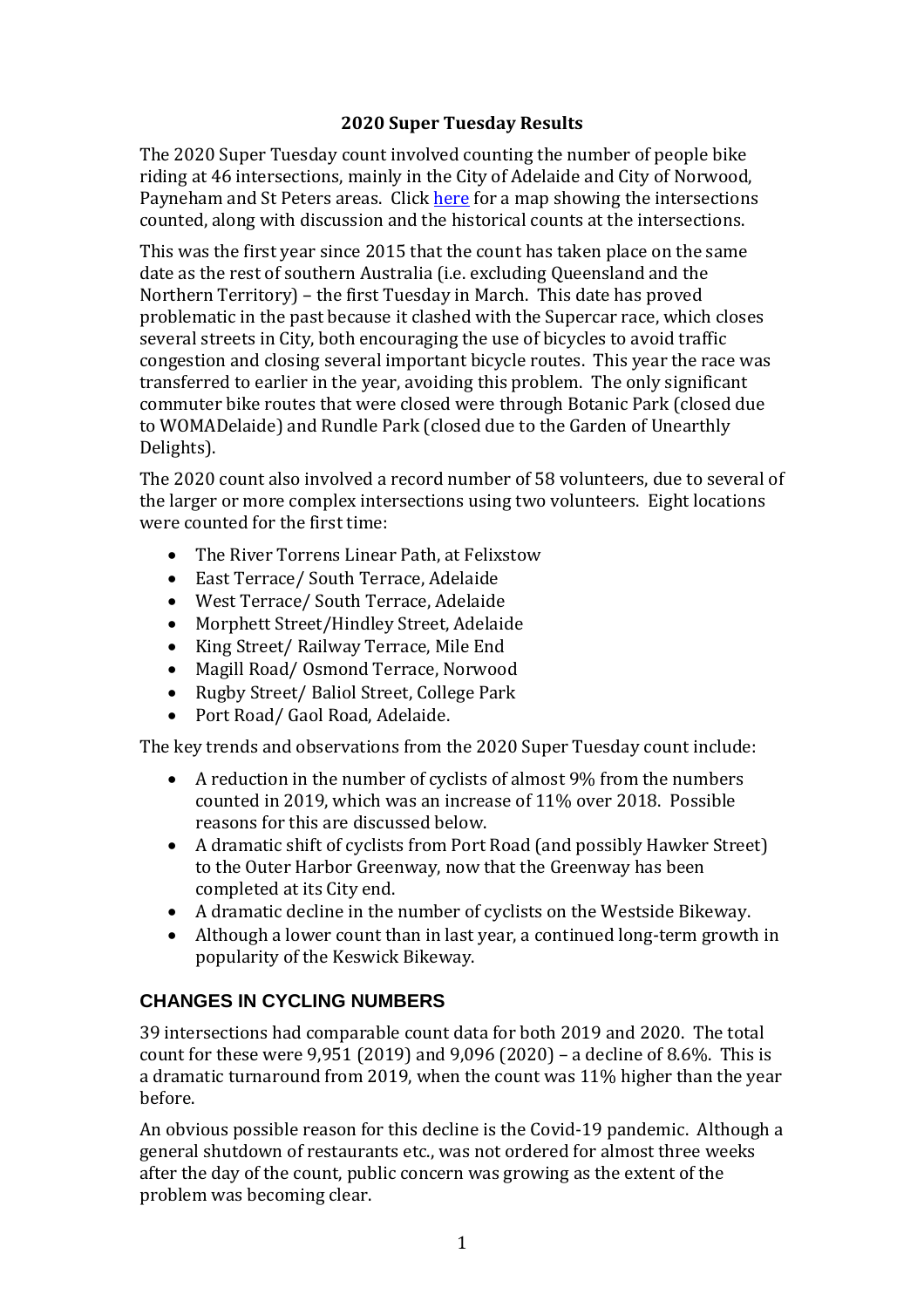The impact of Covid-19 would be particularly felt on cycling to university. The campuses were relatively subdued, with students being encouraged to attend orientation lessons on-line rather than on-campus. About a quarter of South Australia's university enrolments are of overseas students, and the bulk of these are from China. This year students were banned from travelling from China to Australia.

However, there is little evidence from the count itself to support Covid-19 being a major factor. Two of the few intersections with higher counts than last year were close to the university precinct on North Terrace. The Pulteney Street intersections with North Terrace and Pirie Street experienced increases of 3% and 4% respectively (though the numbers entering the University of Adelaide campus at North Terrace did decline from 36 to 28). While Frome/ Pirie experienced a 3% decline, this was a smaller decline than the overall average.

Nor does the permanent counter on the Frome Bikeway\* <sup>1</sup> provide evidence of an impact from Covid-19 before the shutdown was ordered. Figure 1 below juxtaposes the weekly figures for 2019 and 2020, with the week of the count indicated by a star. This suggests similar weekly counts in both years.



**Figure 1: 2019 (left) and 2020 (right[\) weekly count data, Frome Bikeway](http://data.eco-counter.com/ParcPublic/?id=4586&fbclid=IwAR2EVytyjCpmmcYPZ9f7cYDrVHEw90nfhEXH-2xPGkYk0aOtt3xiZSl29RU)**

In each case the graphs cover the first 16 weeks of the calendar year. The dramatic impact of Covid-19 in the last few weeks of the 2020 graph is obvious. In 2020 the week of the count was significantly lower than the week before. This may have been due to health concerns.

A second possible explanation is the weather. The day of the count this year experienced what was probably the coldest morning ever experienced for a Super Tuesday count. Temperatures were about 12 degrees during the count itself. It was also windy at the start of the count. This contrasts with 2019, when temperatures were about 10 degrees warmer and the weather calm. (One of those counted in 2020 told the volunteer that he had delayed his morning ride until the day warmed up.)

 $\overline{a}$ <sup>1</sup> There are about 10 permanent counters in the Adelaide metropolitan area. Two maintained by the City of Charles Sturt. One is on the River Torrens Linear Path between Findon Road and Holbrooks Road. The other on the Outer Harbor Greenway in Woodville. Both are providing valuable data, but have not been used here, the former because the high levels of recreational cycling on the RTLP obscure the commuter cycling that the Super Tuesday count is trying to gauge; the latter because the dramatically different condition of the Outer Harbor Greenway between the 2019 and 2020 counts makes any comparative data misleading. The other permanent counters are maintained by the State government. Their data is not publicly available.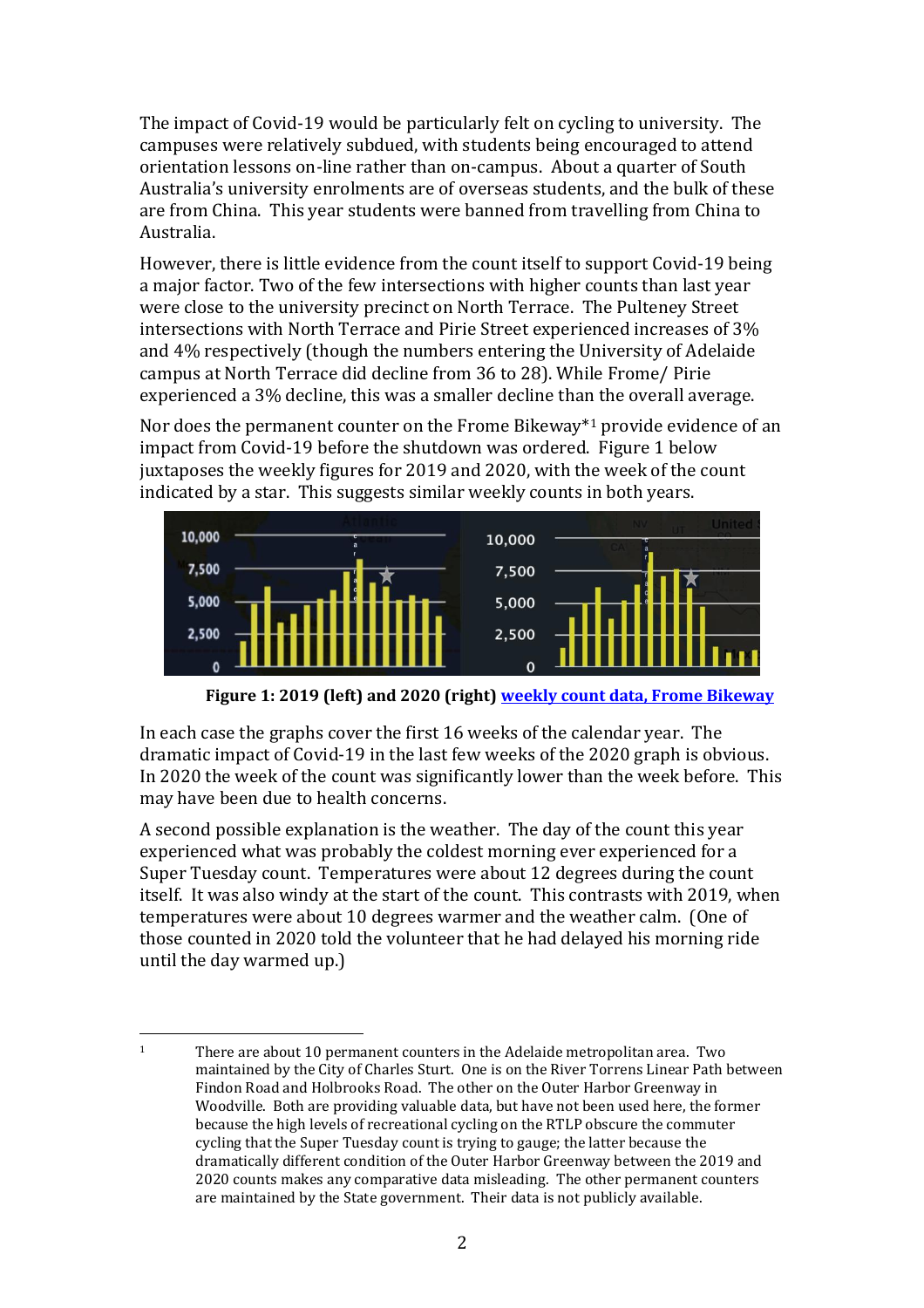An analysis of the intersection data has been undertaken in an effort to distinguish recreational cycling from commuter cycling, on the assumption that recreational cycling would be more susceptible to the weather than commuter cycling. Many observations and numerous intersections have led to the further assumptions that the recreational cyclists are (a) wearing lycra and without panniers and backpacks, and (b) are riding along non-radial major arterial roads.<sup>2</sup>

The results are displayed in Table 2, which indicates the number of through (i.e. non-turning) cyclists on the major roads. Numbers are small in each case, but the pattern is quite consistent, with only two of the nine locations recording higher number in 2020 and the overall reduction more than a third.

|                                | 2019 | 2020 | Change |
|--------------------------------|------|------|--------|
| Park Terrace at Hawker St      | 25   | 5    | $-80%$ |
| <b>Greenhill at Porter St</b>  | 76   | 46   | $-39%$ |
| Portrush at Beulah Rd          | 12   | 7    | $-42%$ |
| Fullarton at Beulah Rd         | 19   | 10   | $-47%$ |
| Hackney at Richmond St         | 23   | 26   | 13%    |
| Dequetteville Tce at Rundle St | 19   | 17   | $-11%$ |
| Fitzroy at Braund Rd           | 19   | 22   | 16%    |
| <b>Fullarton at Grant Ave</b>  | 23   | 5    | $-78%$ |
| TOTAL                          | 216  | 138  | -36%   |

**Table 2: Through cyclists on major roads**

The evidence of Table 2 is also supported by the observation of the volunteer at the bottom of the Crafers Bikeway. "Commuter" cyclists (identified as those with backpacks or panniers) were actually slightly higher in 2020: 18 versus 15 in 2019. The count of the non-commuters was 74 in 2019 and 58 in 2020 – a decline of 22%.

The analysis supports weather being a contributory factor for the reduction in cycling. While both days were dry, Super Tuesday 2019 was possibly the most pleasant weather experienced, while 2020 was the coldest and most blustery. In that sense, both days were aberrations.

It should be noted that despite the decline, the 2020 count was still higher than in 2018 and previous years.

## **FEMALE CYCLING**

Each year volunteers are asked to count the numbers of bike riders who are female, if they can. This year 24% of those counted were identified as female, which is typical of recent years. Of the 21 larger counts (i.e. more than 200 cyclists), the top three were all on the Frome Bikeway, indicating the continuing popularity of that route for females. Each of these intersections recorded 30% or more female cyclists.

 $\overline{\phantom{a}}$ 

<sup>&</sup>lt;sup>2</sup> Of course there will be other recreational cyclists who do neither of these. Unfortunately they cannot be identified. Also, there will be some commuter cyclists who wear lycra without luggage on non-radial arterial roads.